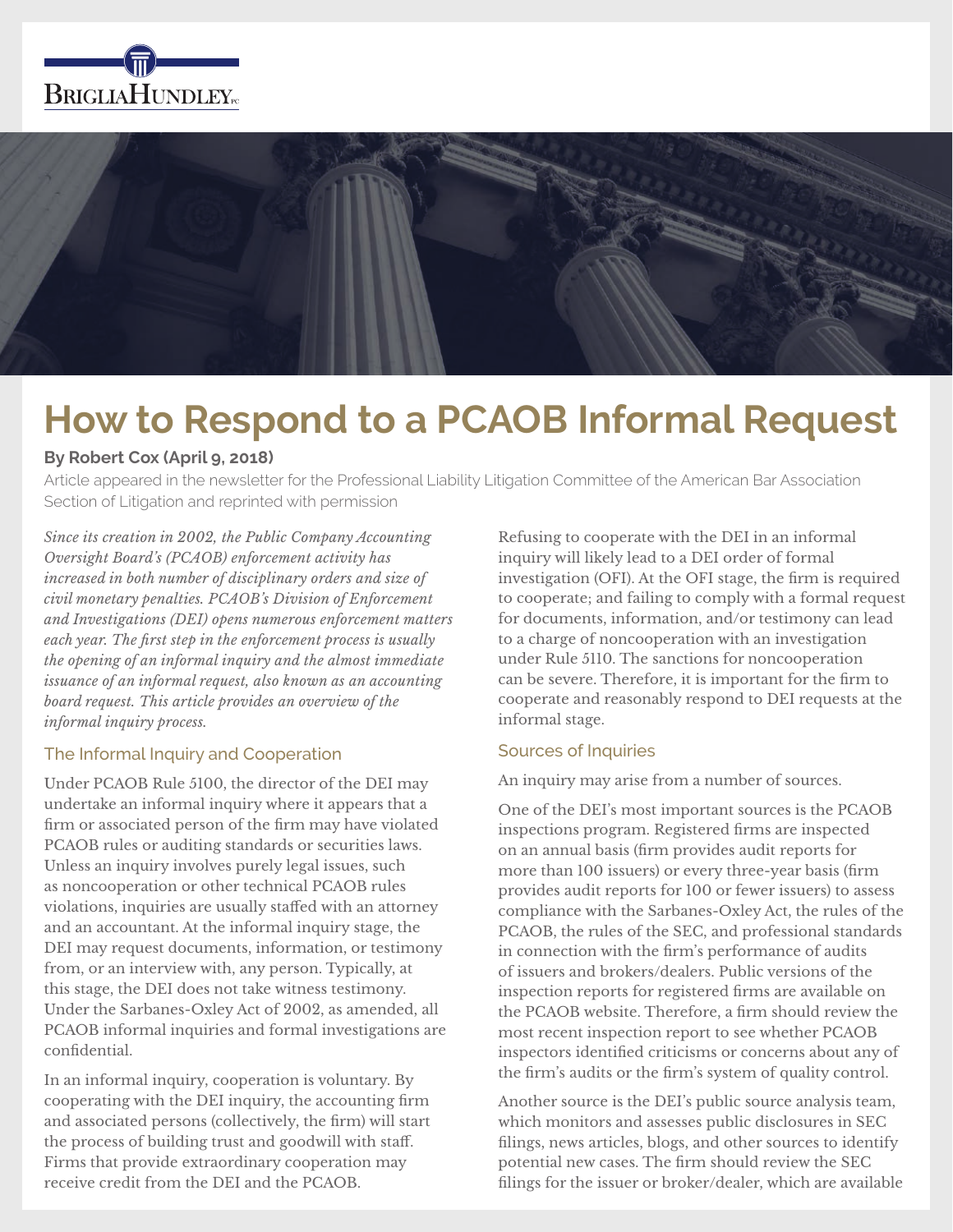CONTINUED **PAGE 2**



on the SEC EDGAR system. Restatements of financial statements are frequent triggers of both SEC and PCAOB investigations.

Another source of cases is referrals from regulatory authorities such as the SEC, the Financial Industry Regulatory Authority (FINRA), and state licensing boards. Frequently in matters involving restatements, both the SEC and the PCAOB will have separate inquiries. Often, the SEC will take the lead in the investigation of the issuer, and the PCAOB will take the lead in the investigation of the auditor.

Finally, the PCAOB has a Tip & Referral Center that receives tips and referrals from the public via email, phone, fax, or mail. Therefore, a firm employee or client may be the source of a matter.

#### Preservation of Documents and Information

An important step after receiving an accounting board request is to issue a litigation hold to all people who may have documents and information potentially responsive to the request. The request will usually contain an entreaty to preserve documents related to the request from a certain date to present. A litigation hold is a directive to custodians of electronically stored information (ESI) and all other documents to preserve potentially responsive documents. This hold overrides the firm's document-retention policy. The firm should immediately identify all key current employees as well as former employees who may have responsive documents and should notify its information technology personnel to take steps to preserve ESI, including backup media.

#### Under PCAOB Auditing Standard (AS) 1215,

Audit Documentation, a complete and final audit documentation should be assembled for retention not more than 45 days after the audit report release date. Audit documentation must not be deleted or discarded after the documentation date; however, information may be added. Any documentation added must indicate the date that the information was added, the name of the person who prepared the additional documentation, and the reason for adding it.

As part of the preservation process, the firm should be mindful of recent significant PCAOB settled disciplinary orders involving the improper alteration or backdating of audit documentation. Improper document alteration has been one of the four higher-priority enforcement areas in recent years. Common improper alterations after the documentation date involve adding sign-offs and sign-off dates, adding new work papers, revising

conclusions reached in audit steps or memoranda in the work papers, and completing checklists. There may be a temptation by the engagement team to alter work papers after receipt of a request. Firm leadership, inhouse counsel, and outside counsel should take this into account not only at the preservation stage but also as part of the firm's continuous training of personnel. It is a violation of PCAOB rules regarding noncooperation to improperly alter work papers not only as part of an investigation but also in advance of a PCAOB inspection. See PCAOB Rules 4006, 5110. Be aware that DEI staff attorneys and accountants will be reviewing metadata produced with electronic work papers and comparing electronic versions of work papers with paper versions. Also, if the audit at issue in the inquiry was the subject of an inspection, DEI staff may compare the work papers produced to inspectors with work papers produced to the DEI in response to the request.

#### Production of Documents and Information

The request will be accompanied by standard instructions as to how documents and information should be produced to the DEI. There are specific instructions regarding the form in which electronic documents should be provided. If ESI is not produced in a form in compliance with the instructions, the firm runs the risk of having to engage in the time-consuming and expensive process of reproducing the ESI, as well as incurring the ire of DEI staff. If the firm is smaller and does not have in-house IT staff, the firm should engage the services of a competent IT services company to assist in this process. It is good practice, and a usual DEI request, for the firm to place identifying numbers on each page of paper and electronic documents to be produced, known as Bates numbering.

Typically, the request will also ask that the work papers be loaded onto a laptop computer and produced to the DEI. The firm must provide all passwords needed to access the software and make sure work paper–related software is up to date. The firm should also make sure that the computer and work paper software allow work papers to be printed. Be prepared to be without the laptop for a year or more because DEI inquiries may take over a year; and if the PCAOB issues a formal investigation, add one to two more years to complete the investigation. When the inquiry or investigation closes or is otherwise resolved, the DEI will return the laptop to the firm.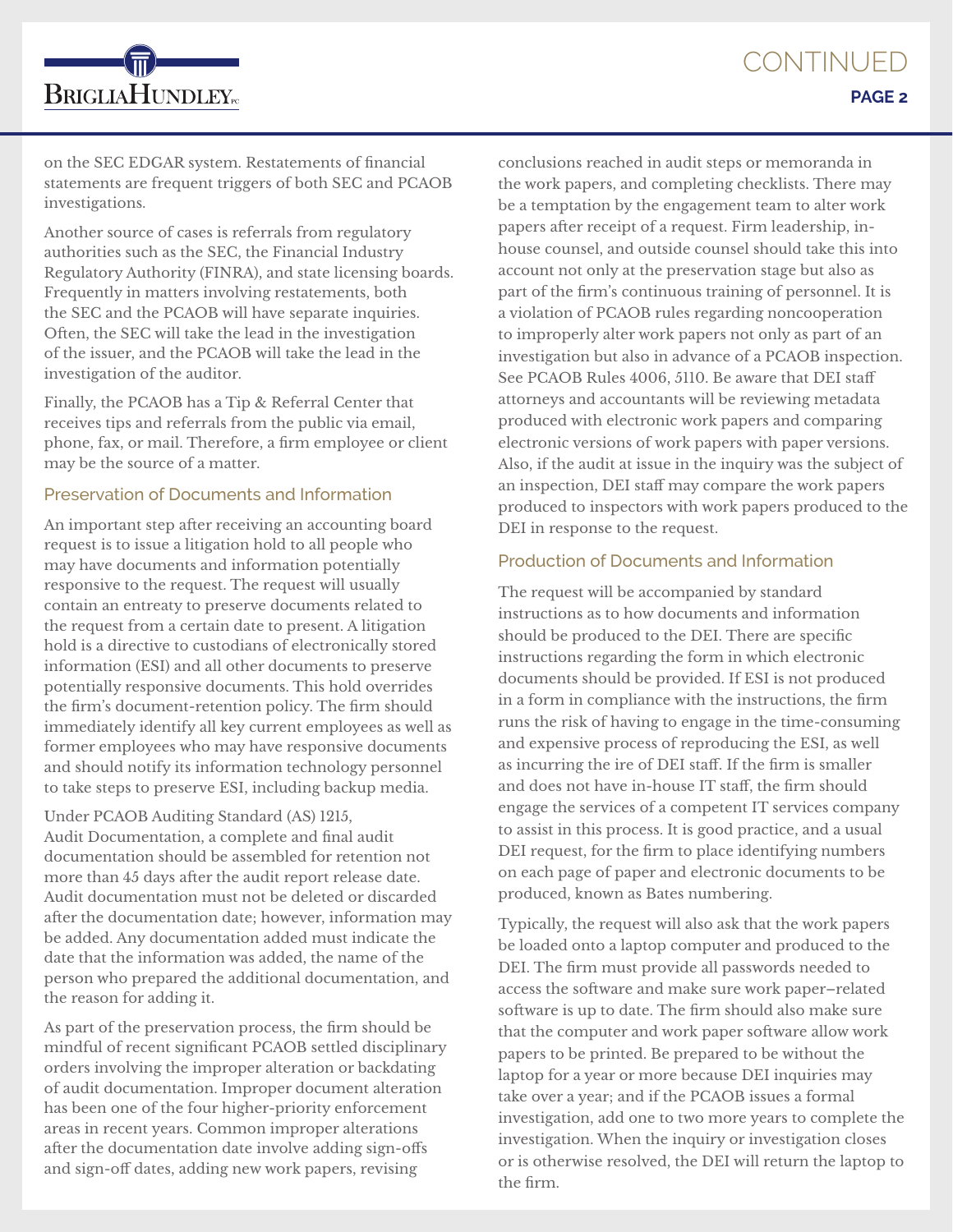If the request is extensive, particularly when dealing with ESI, the firm should approach DEI staff about appropriate scope and custodian limitations.

**BRIGLIAHUNDLEY**<sub>rc</sub>

Also, it is good practice for a firm using search terms to collect ESI to provide those terms in advance to the DEI. It is the firm's responsibility to perform a reasonable search in response to the request. Therefore, DEI staff will never "bless" the terms proposed but will frequently provide feedback and/or suggestions for improving the search.

## Privilege and Work-Product Claims

In conducting the search, the firm and its counsel should be mindful of potentially privileged documents, such as the accounting firm's own communications with its inside or outside counsel or attorney work product of the firm's client that may be in the audit work papers or the files of the engagement partner. A majority of courts have held that disclosure of attorney work product to the outside auditor does not result in a waiver of the workproduct protection. See, *e.g., United States v. Deloitte LLP*, 610 F.3d 129, 142 (D.C. Cir. 2010); In *re Weatherford Int'l Sec. Litig.*, No. 11CIV1646LAKJCF, 2013 WL 12185082, at \*5 (S.D.N.Y. Nov. 19, 2013). Nevertheless, to the extent that the firm has any of its client's protected materials in the work papers or engagement team files, the firm will need to reach out to and coordinate with its client to ensure that there is no waiver of the client's protected materials.

PCAOB Rule 5106 addresses the assertion of privilege. It generally requires the firm to produce a privilege log identifying the date of the document, the type of the document, the author, the recipients, and the nature of the privilege. DEI staff will scrutinize privilege logs and potentially challenge certain privilege assertions that they view as lacking adequate support.

In instances where the firm may have conducted an internal investigation and there is a written report, counsel in consultation with the accounting firm client will have to weigh whether the potential benefit of narrowing the issues or persuading the staff to close the inquiry is outweighed by the risk of waiver of workproduct protection. Cases, including a December 2017 decision by a federal magistrate judge in Florida, raise the possibility that disclosure to government authorities, such as the SEC and the PCAOB, may result in waiver, including subject-matter waiver. See *In re Columbia/ HCA Healthcare Corp. Billing Practices Litig.*, 293 F.3d 289, 306–07 (6th Cir. 2002) (not permitting selective waiver of work-product material to government agencies); *In* 

*re Initial Pub. Offering Sec. Litig.*, 249 F.R.D. 457, 465–67 (S.D.N.Y. 2008) (finding that company waived workproduct protection by disclosure of memoranda to the SEC, which was investigating the possibility of the company's wrongdoing, to limit liability for that wrongdoing); Order on Defendants' Motion to Compel Prod. from Non-Party Law Firm, *SEC v. Mathias Francisco Sandoval Herrera*, No. 17-cv-20301 (S.D. Fla. Dec. 12, 2017). Even an oral synopsis of the contents of work product– protected investigation reports, memoranda, and interview notes may risk waiver.

Be aware that when there are parallel investigations, the SEC frequently requests access to the DEI's investigative record in the PCAOB inquiry or investigation, and the DEI requests access to SEC Division of Enforcement's investigative record in the SEC investigation. Therefore, production and possible waiver of workproduct protection in producing protected material to the PCAOB may also mean production and waiver in any SEC investigation. Because there are fewer confidentiality protections in SEC investigations than PCAOB investigations, there is a heightened risk of privileged materials becoming public and/or disclosed to third parties.

## **Extensions**

Typically, requests will have a two-week deadline for responding. If the firm is unable to provide the documents and information by the two-week deadline, the firm should seek an extension as soon as possible. The DEI will usually grant timely, reasonable requests for an extension. Be prepared in making the request to set forth the reasons why the firm is unable to produce the documents and information by the deadline, how long of an extension is requested, and whether the firm is willing to produce the documents on a rolling basis.

## Supplemental Requests

After production, be prepared to receive questions from staff or additional requests for information in letters or emails. The firm should understand that staff, on occasion, may be sending voluntary requests to the issuer (i.e., its client), former employees, or other interested third parties. See PCAOB Rule 5105. To the extent that information or documents in the hands of third parties are important to the firm's defenses in the inquiry, firm counsel may want to approach counsel for these third parties, keeping in mind that communications may fall outside of a joint defense privilege and, therefore, be discoverable.